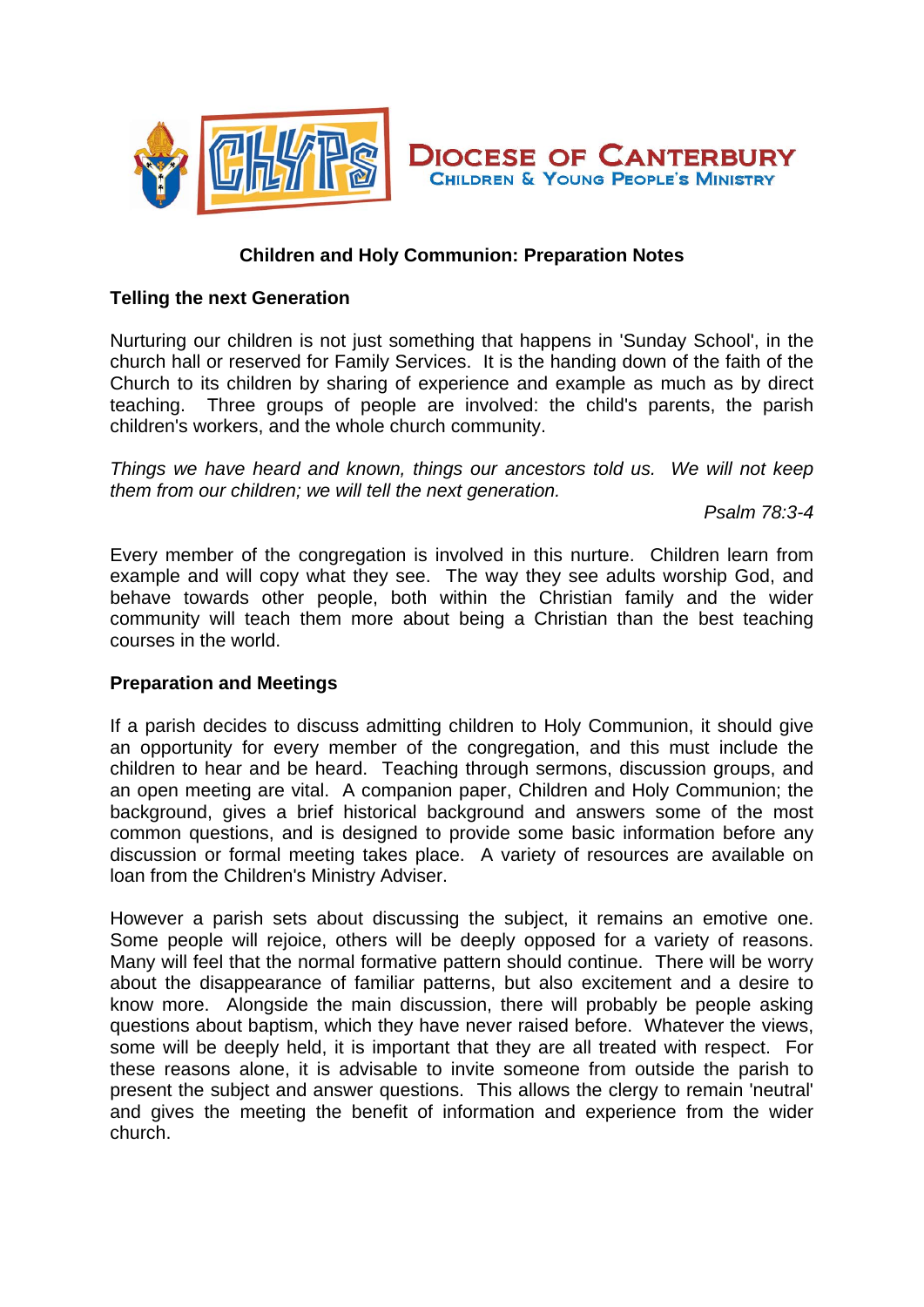## **Possible subjects for Discussion Groups**

- Grace not worthiness
- Being part of the Church family
- A review of the Family Communion service
- Supporting Christian children a vulnerable minority
- Study on Baptism

#### **Where are we now?**

The question that a parish needs to ask is not whether children should be allowed to receive Holy Communion at all, but **whether this is a right move for this parish at this time.** In some cases the answer will be 'Yes'. That may be with the proviso that the PCC needs to consider some revisions to its Holy Communion Service, or reorganise the Sunday morning nurtured programme first. There may even be some logistical matters like deciding whether the children being prepared should be present for more of the service than hitherto and so on. In other parishes the answer may be 'Not Yet' and the PCC will need to plan if or when to revisit the subject.

Although the Application Form asks for the results of a PCC vote, it is best if the parish can come to a consensus without a group of people, albeit a minority, who are bitterly opposed to the move being outvoted.

#### **Once admitted ….should not be deprived**

Even if a parish decides that this is not a right move for it, it is important that it is aware of these changes. We live in a transient society and it is likely that a communicant child will attend your service at some time in the near future. Clergy and lay people who administer Holy Communion need to be ready to allow such children to partake, as *no baptised person, child or adult, who has once been*  admitted to Holy Communion should be anywhere deprived of it' (House of Bishop's Guidelines GS Misc 488). Similarly, people need to know that, having a communicant child in its congregation does not imply that the parish's policy will immediately be altered.

## **Pastoral Situations**

Sensitivity needs to be shown to families were the parents have decided that the children should not be baptised as infants. It could be said that, if a child wishes to be a follower of Jesus Christ and meet him in Holy Communion, he or she could also declare his or her faith and be prepared for baptism at the same time. As with any other pastoral matter, each situation is unique and should be handled accordingly.

It may occasionally be appropriate to admit a child to Holy Communion though preparation groups may not become the norm for some time. Examples may include when a whole family is baptised together and the youngest is not of an age for Confirmation, or when a child is the only non-communicant in an adult choir. In these cases, the same process of debate and seeking permission from the bishop must be followed, and it is for the PCC to decide how it will proceed after then.